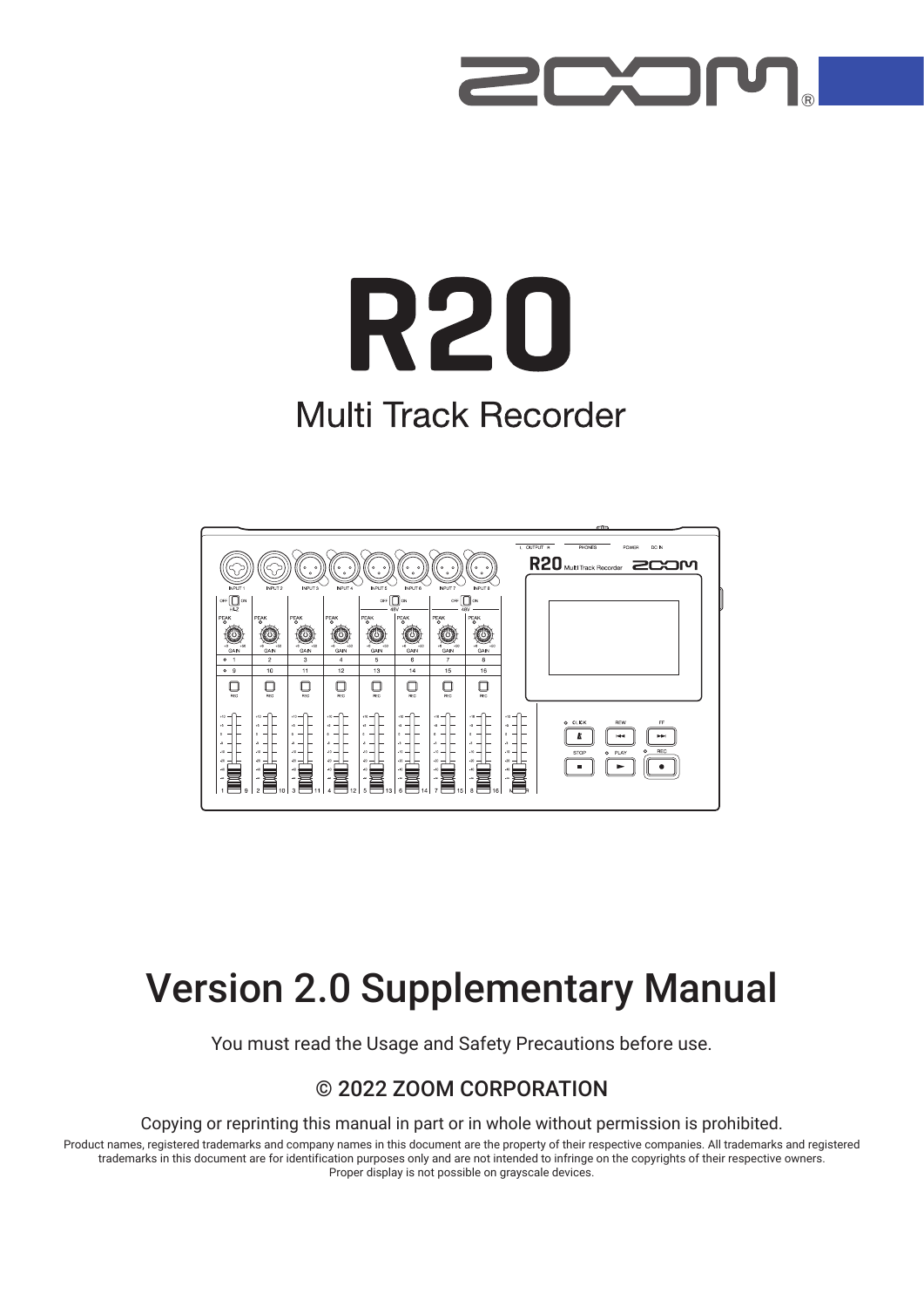# **Functions added in Version 2.0**

### **Support for control surface**

When using the R20 as a USB audio interface, the control surface feature can control DAW by operating buttons and faders.

# **Contents**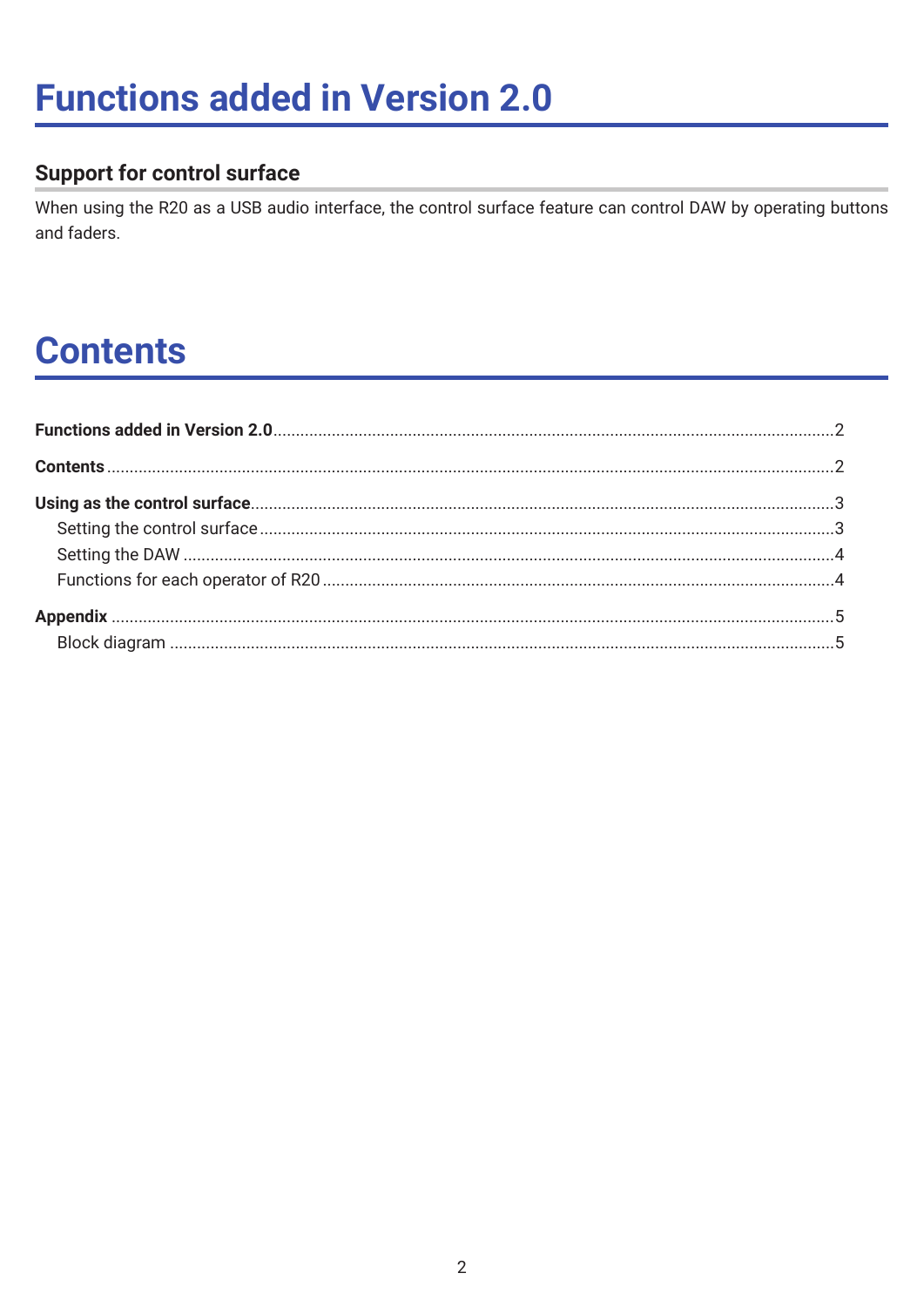# <span id="page-2-0"></span>**Using as the control surface**

When using the R20 as an audio interface, operate buttons and faders on the R20 to control transporting or mixing on the DAW.

## **Setting the control surface**

**1.** Set "Audio Interface" to "Multi Track" and then connect to a computer.

**2.** Tap  $\circledcirc$  .



**3.** Tap "DAW Control" to select "On".

|                    | Audio IF Settings |                |  |
|--------------------|-------------------|----------------|--|
| Direct Monitor     | 0ff               | 0 <sub>n</sub> |  |
| <b>DAW Control</b> | 0ff               | <b>On</b>      |  |
| Output Level       |                   | TUU            |  |

4. Tap < to return to the previous screen.

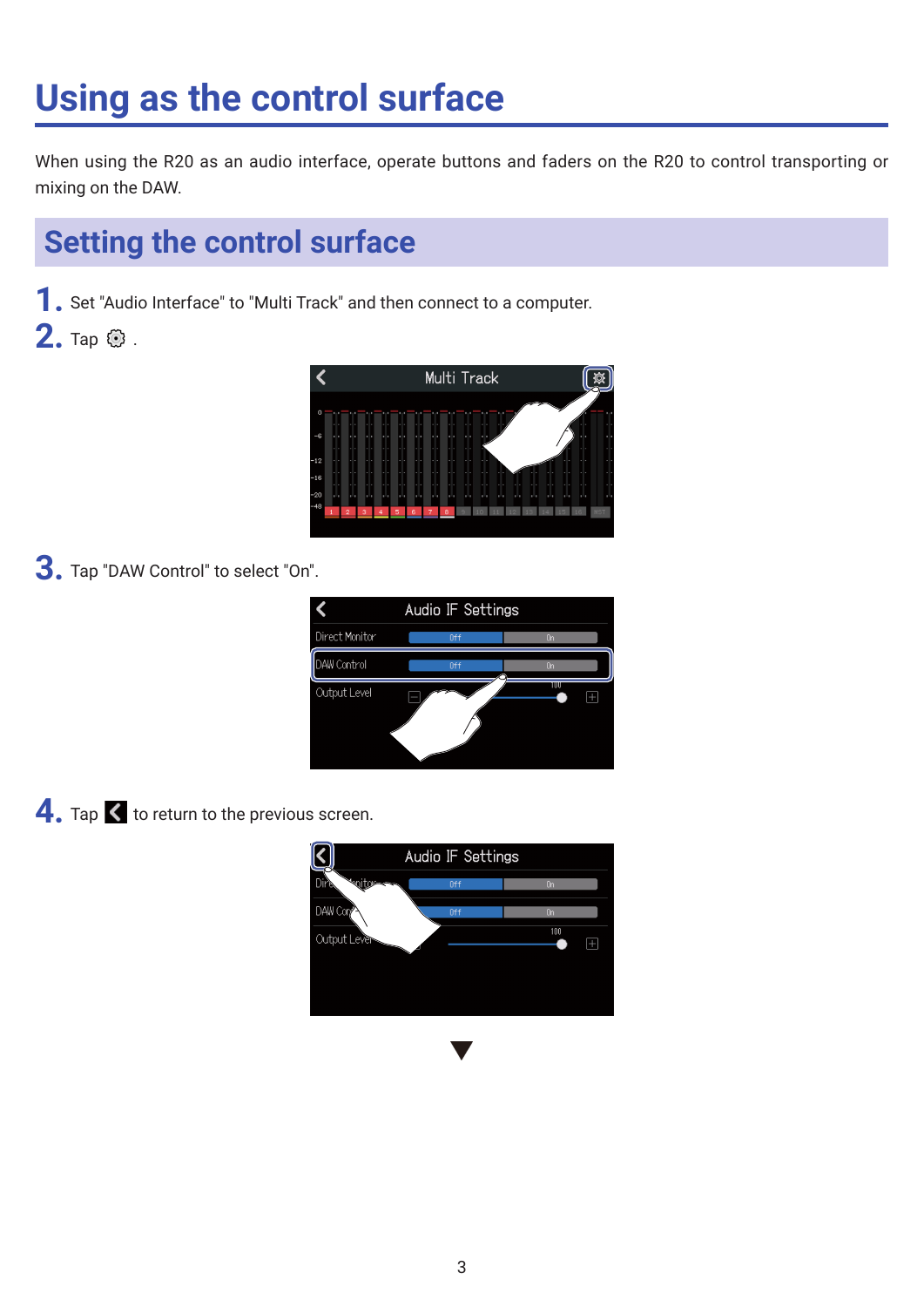|                |    |                | Multi Track |    |        |   |   |   |  |  | K C |  | - TRACK BANK- |    |        | 燚          |        |
|----------------|----|----------------|-------------|----|--------|---|---|---|--|--|-----|--|---------------|----|--------|------------|--------|
| O              |    |                |             |    |        |   |   |   |  |  |     |  |               |    |        |            |        |
| $-6$           | ول | 8              |             |    | а<br>н | B | ᇛ | g |  |  |     |  |               |    |        |            |        |
| $-12$          |    |                | 8           | Ø  |        |   |   |   |  |  |     |  |               |    |        |            | Ξ<br>Ш |
| $-16$<br>$-20$ |    |                |             |    |        |   |   | - |  |  |     |  |               |    | п<br>٠ |            |        |
| $-48$          |    | $\overline{2}$ | s           | d. | 5      | в |   | 8 |  |  |     |  |               | 16 |        | <b>MST</b> |        |

## <span id="page-3-0"></span>**Setting the DAW**

The R20's control surface is "Mackie Control" compliant.

On the DAW setting menu, add "Mackie Control" in "Device" and then select "ZOOM R20". See the manual included with the DAW for details.

## **Functions for each operator of R20**

Each button and fader of the R20 and button on the screen can control features of the DAW.

| Operator                                        | Explanation                                         |
|-------------------------------------------------|-----------------------------------------------------|
| REC                                             | Turn Rec/Mute/Solo on/off for corresponding tracks. |
| Channel fader                                   | Adjust corresponding track signal levels.           |
| <b>MASTER</b> fader                             | Adjust the signal levels of the MASTER track.       |
| REW<br>$\blacktriangleleft$                     | Search backward.                                    |
| FF.<br>$\blacktriangleright\blacktriangleright$ | Search forward.                                     |
| <b>STOP</b><br>$\mathcal{L}^{\mathcal{L}}$      | Stop recording and playback.                        |
| PLAY<br>$\blacktriangleright$                   | Start playback.                                     |
| REC                                             | Start recording.                                    |

## **Screen**



#### **❶ Rec/Mute/Solo buttons**

Change the feature of Track REC buttons.

#### **❷ Track Bank buttons**

Change the bank.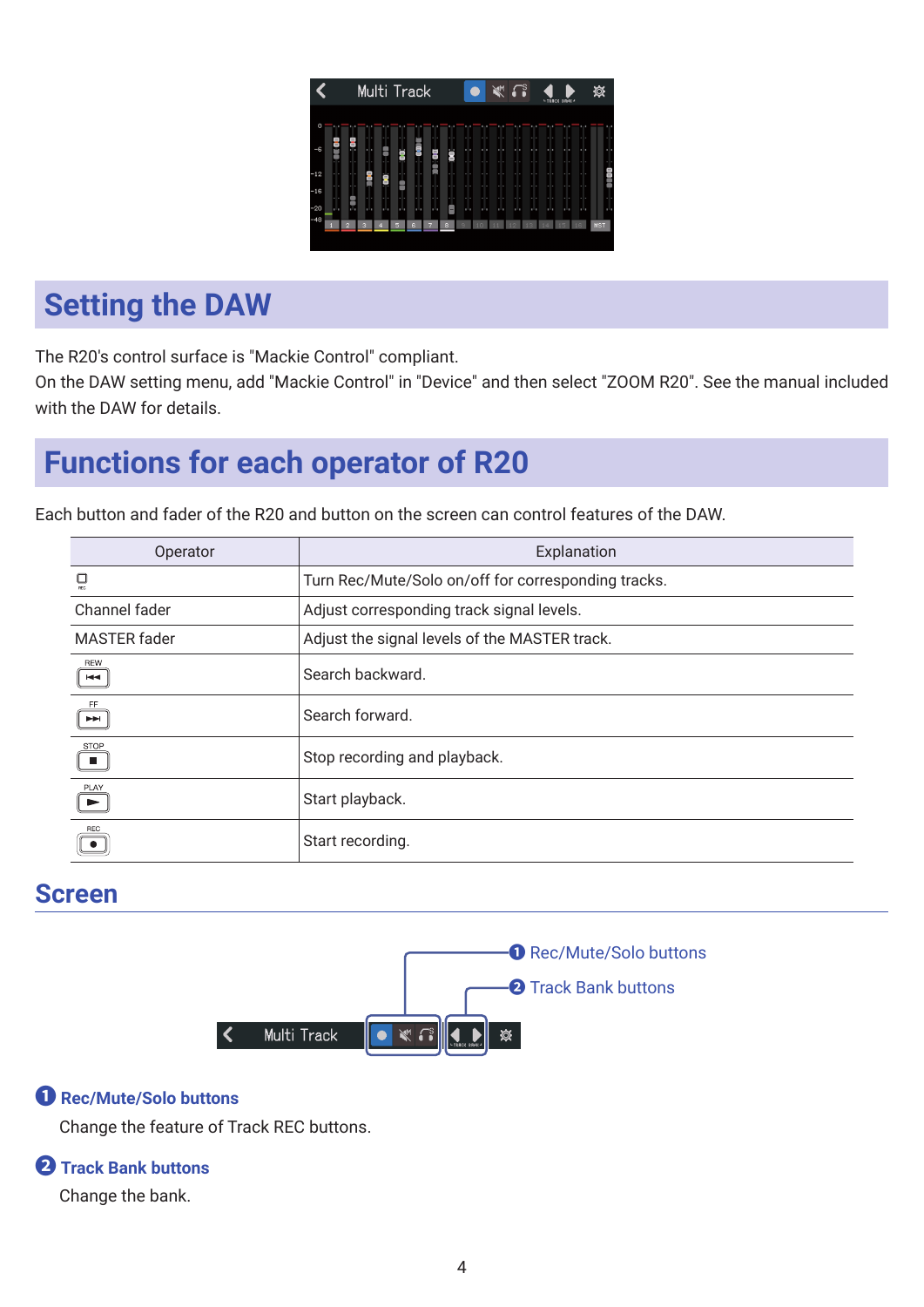# <span id="page-4-0"></span>**Appendix**

## **Block diagram**